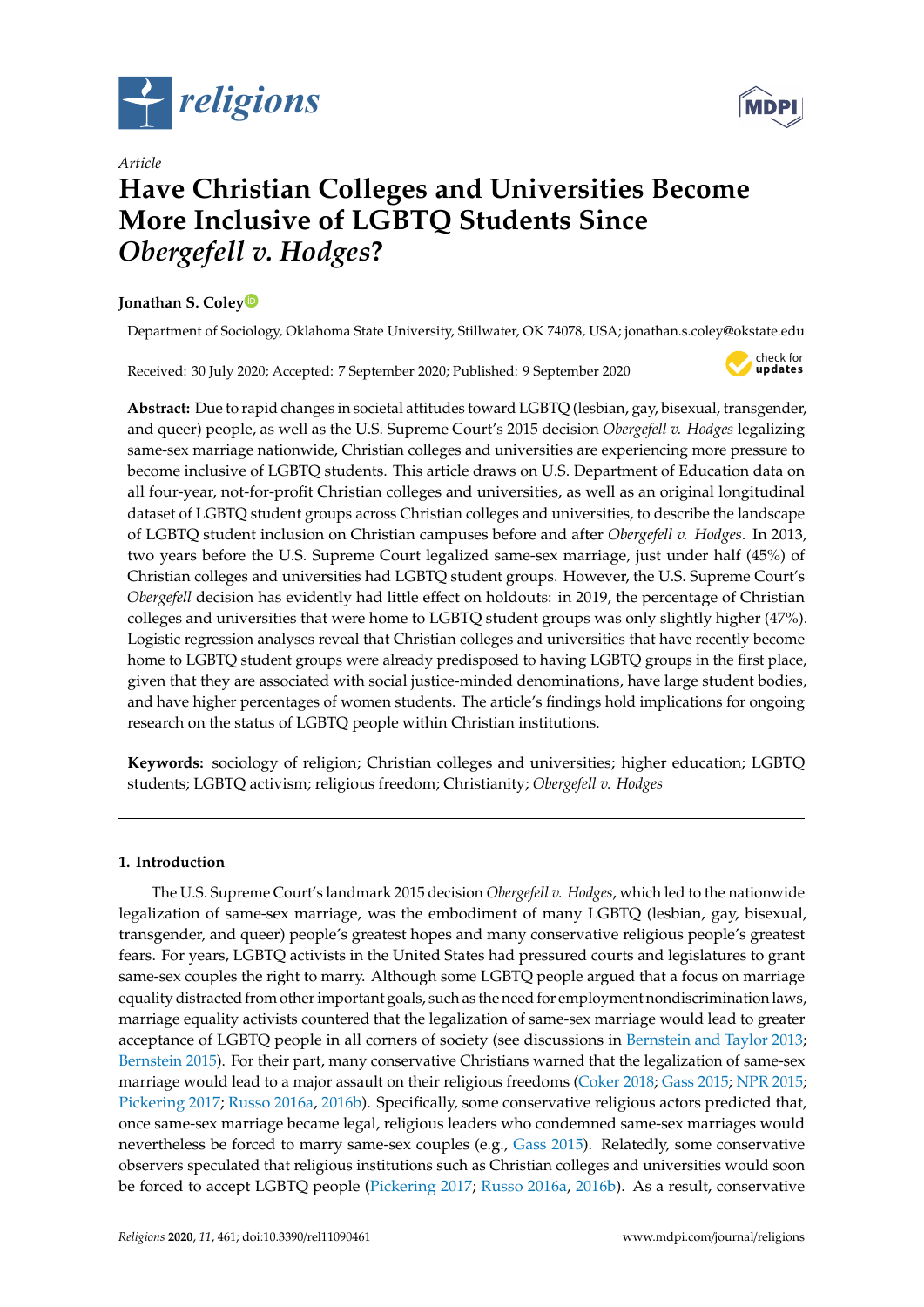religious activists have been promoting religious freedom legislation that would ensure that religious leaders and institutions continue to have the ability to discriminate against LGBTQ people on the basis of their religious beliefs [\(Bentele et al.](#page-10-0) [2014;](#page-10-0) [Kazyak et al.](#page-11-4) [2018;](#page-11-4) [LGBTMap](#page-12-4) [2020\)](#page-12-4). This includes proposed legislation that would enshrine Christian colleges and universities' ability to discriminate against LGBTQ students into federal law [\(NPR](#page-12-0) [2015\)](#page-12-0).

This article focuses on the case of LGBTQ student inclusion at Christian colleges and universities to consider whether changes in same-sex marriage laws have indeed led Christian institutions to become more inclusive of LGBTQ people.<sup>1</sup> Specifically, I consider whether a significant number of Christian colleges and universities have become home to LGBTQ student groups since the U.S. Supreme Court issued its *Obergefell v. Hodges* decision. Christian colleges and universities have long varied in their approaches to LGBTQ student inclusion. In an earlier study based on 2013 data, I found that 45% of Christian colleges and universities were home to LGBTQ student groups and 55% of Christian colleges and universities had adopted nondiscrimination policies inclusive of sexual orientation [\(Coley](#page-11-5) [2017\)](#page-11-5). Conversely, as of 2013, 31% of Christian colleges and universities had adopted student handbook bans on so-called "homosexual acts" or "homosexual behavior" [\(Coley](#page-11-6) [2018b\)](#page-11-6). Have Christian colleges and universities become more inclusive of LGBTQ students over the past several years, and if so, does that have anything to do with recent changes in marriage laws?

The question of whether more Christian colleges and universities are becoming home to LGBTQ student groups is important not only in light of recent debates over LGBTQ rights and religious freedom, but also because research shows that LGBTQ student groups have brought about major personal, cultural, and policy changes on Christian college and university campuses. On a personal level, students in college are often just beginning to "come out" to friends or trusted authority figures, and they are attempting to grapple with perceived contradictions in their religious, sexual, and gender identities [\(Haltom and Ratcli](#page-11-7)ff [2020;](#page-11-7) [Wedow et al.](#page-12-5) [2017\)](#page-12-5). Studies have found that LGBTQ groups help students better understand the connections between their own religious and sexual or gender identities [\(Coley](#page-11-8) [2020;](#page-11-8) [Wedow et al.](#page-12-5) [2017\)](#page-12-5) and inspire many students to begin difficult conversations about their sexual or gender identities with family members and friends [\(Coley](#page-11-9) [2018a\)](#page-11-9). In terms of their experiences on campuses, LGBTQ students often face bullying, harassment, and rejection on non-affirming campuses [\(Craig et al.](#page-11-10) [2017;](#page-11-10) [Hughes](#page-11-11) [2019\)](#page-11-11), sometimes leading students to develop mental health problems (Wolff [et al.](#page-12-6) [2016\)](#page-12-6). Research shows that LGBTQ groups have led to improvements in campus cultures [\(Hughes](#page-11-12) [2020\)](#page-11-12). Finally, on a school policy level, LGBTQ student groups sometimes convince Christian college and university administrators that LGBTQ student inclusion is in line with their institutions' missions, leading them to adopt nondiscrimination policies inclusive of sexual orientation and/or gender identity [\(Coley](#page-11-9) [2018a;](#page-11-9) [Hughes](#page-11-12) [2020;](#page-11-12) [McEntarfer](#page-12-7) [2011\)](#page-12-7). Thus, the results of this article's inquiry can inform our understanding of why some students have the opportunity to experience the personal and institutional benefits of LGBTQ groups, whereas others do not.

In the article that follows, to understand whether and why Christian colleges and universities are becoming more inclusive of LGBTQ students, I analyze my original, comprehensive database of LGBTQ student groups that were present at Christian colleges and universities in 2013 and 2019. I first show that 47% of Christian colleges and universities were home to LGBTQ student groups in 2019, representing only a slight increase over the percentage of Christian colleges and universities that had LGBTQ student groups in 2013. Next, through logistic regression analysis, I analyze the conditions associated with the presence of LGBTQ student groups at Christian colleges and universities in 2019. I show that Christian colleges and universities that had LGBTQ student groups in 2019 were associated with social justice-minded religious traditions, had larger student bodies, were located in Democratic-leaning states, and were located outside the South. This analysis represents a replication

<sup>1</sup> By Christian colleges and universities, I refer both to colleges and universities that are formally associated with Christian denominations *and* colleges and universities that are officially nondenominational yet still identify as Christian.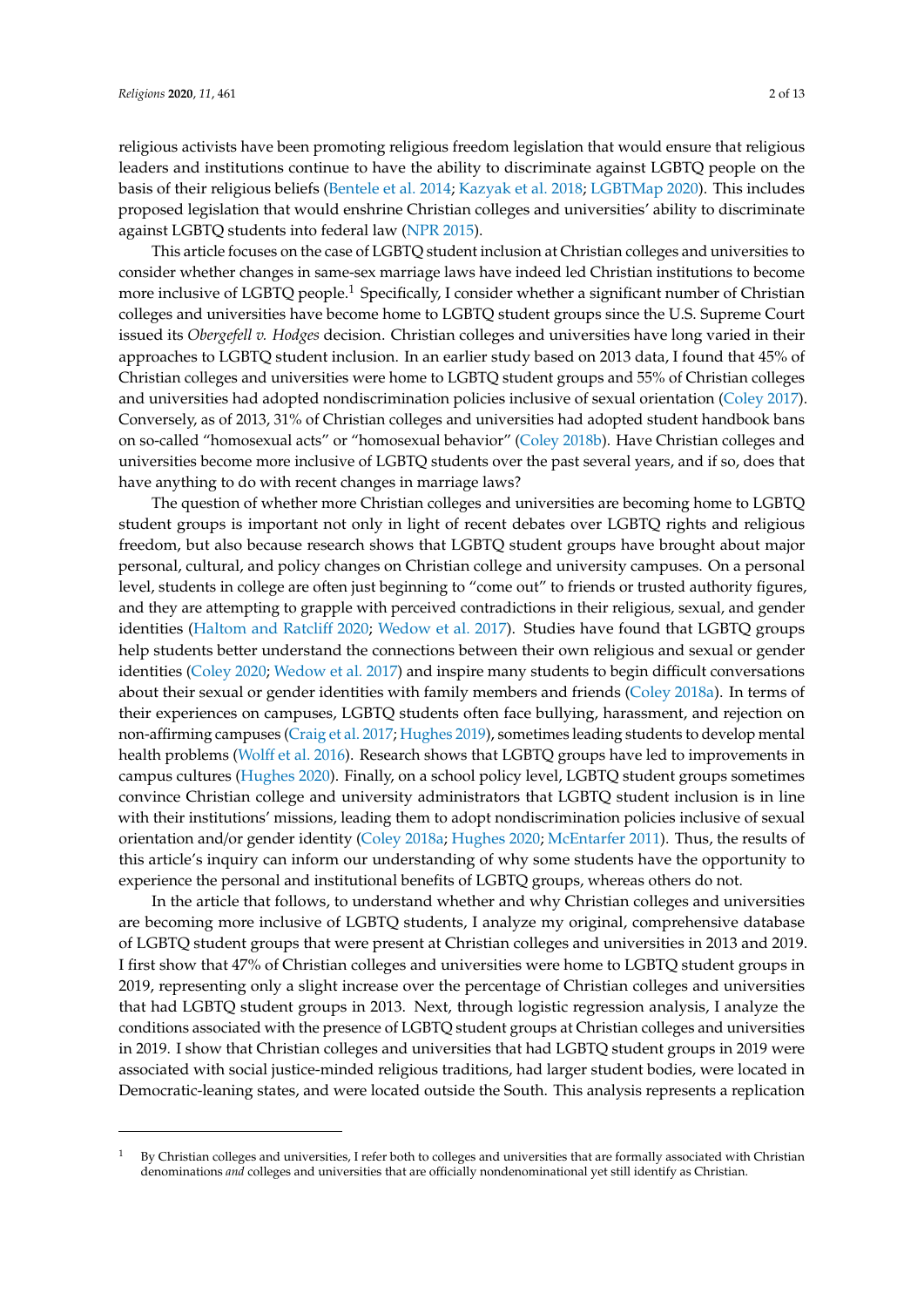of my earlier study of LGBTQ student groups that were present at Christian colleges and universities in 2013 [\(Coley](#page-11-5) [2017\)](#page-11-5). Finally, through additional logistic regression analyses, I show that the schools that have only *recently* become home to LGBTQ student groups are those schools that were generally predisposed to having LGBTQ student groups in the first place: specifically, these are schools that are associated with social justice-minded religious traditions, schools with large student bodies, and schools with higher shares of women students. Recent changes in marriage laws thus seem to have little to do with the small recent inroads that LGBTQ students have made at Christian colleges and universities, contrary both to the hopes of many LGBTQ activists and the fears of many conservative Christian activists. I elaborate on these findings later in the article, but first I theorize the potential impact of changes in same-sex marriage laws on Christian colleges and universities and discuss other possible explanations for Christian colleges and universities' inclusivity of LGBTQ students. I conclude by discussing implications for ongoing research on LGBTQ issues within Christian institutions, as well as larger societal debates over religious freedom in an era of increasing inclusion for LGBTQ people.

# **2. Theorizing the Potential Impact of** *Obergefell v. Hodges* **on Christian Colleges and Universities**

Many conservative Christians in the United States have objected to the legalization of same-sex marriage, not only because of their beliefs that marriage should be limited to partnerships between one man and one woman, but also because of their fears that Christian institutions, such as Christian colleges and universities, could soon be forced to accept LGBTQ people [\(Berg](#page-10-1) [2010;](#page-10-1) [Pickering](#page-12-1) [2017;](#page-12-1) [Russo](#page-12-2) [2016a,](#page-12-2) [2016b\)](#page-12-3). For example, prior to the U.S. Supreme Court's 2015 ruling, [Berg](#page-10-1) [\(2010\)](#page-10-1) wrote about some conservative Christians' worries that, should same-sex marriage be legalized, "a religious college that provides married-student housing might violate state law if it refused to house same-sex married couples" (p. 206). Writing after *Obergefell v. Hodges* was decided, [Russo](#page-12-3) [\(2016b\)](#page-12-3) wrote that the Supreme Court's decision "likely sent chills up the spines of leaders in faith-based educational institutions" (p. 263), because Christian colleges and universities' tax-exempt status might now be at stake. [Pickering](#page-12-1) [\(2017\)](#page-12-1) went so far as to write that it is "uncertain if [most Christian universities] can survive" due to the U.S. Supreme Court's *Obergefell v. Hodges* decision (p. 2). Finally, a U.S. Senator from Utah, Mike Lee, voiced fears that Christian colleges and universities would soon no longer be able to decide "how to operate, which faculty to hire, which students to admit"; specifically, he voiced concerns that the government could soon impose a "particularly nasty form of discrimination" on Christian colleges and universities and no longer allow them to operate on the basis of their "religious belief that sexual relations are to be reserved for marriage ... between a man and ... a woman" [\(NPR](#page-12-0) [2015\)](#page-12-0).

As noted, many LGBTQ activists have similarly hoped that the legalization of same-sex marriage would lead to greater acceptance of LGBTQ people in society more generally, because the legalization of same-sex marriage reflects a fundamental change in how the general public views LGBTQ people [\(Hart-Brinson](#page-11-13) [2018\)](#page-11-13). However, because the U.S. Supreme Court's *Obergefell v. Hodges* decision only directly dealt with the issue of same-sex marriage, why exactly might we expect the decision to have ramifications for Christian colleges and universities' acceptance of LGBTQ people? One reason is that the legalization of same-sex marriage may be leading to greater public acceptance of LGBTQ people, which in turn increases public pressure on Christian colleges and universities to be accepting of LGBTQ people.<sup>2</sup> In his survey of 34 presidents of conservative Christian colleges and universities, [Pickering](#page-12-1) [\(2017\)](#page-12-1) reported that conservative Christian colleges and universities in Democratic-leaning states such as California were experiencing increased public pressure to accept LGBTQ students, although Christian colleges and universities in the South were not reporting such pressure. More specifically, college and university presidents reported pressure from "[l]iberal voices within the Church, accrediting

<sup>2</sup> For background on scholarly debates about the relationship between public opinion and Supreme Court rulings, see [Adams-Cohen](#page-10-2) [\(2020\)](#page-10-2).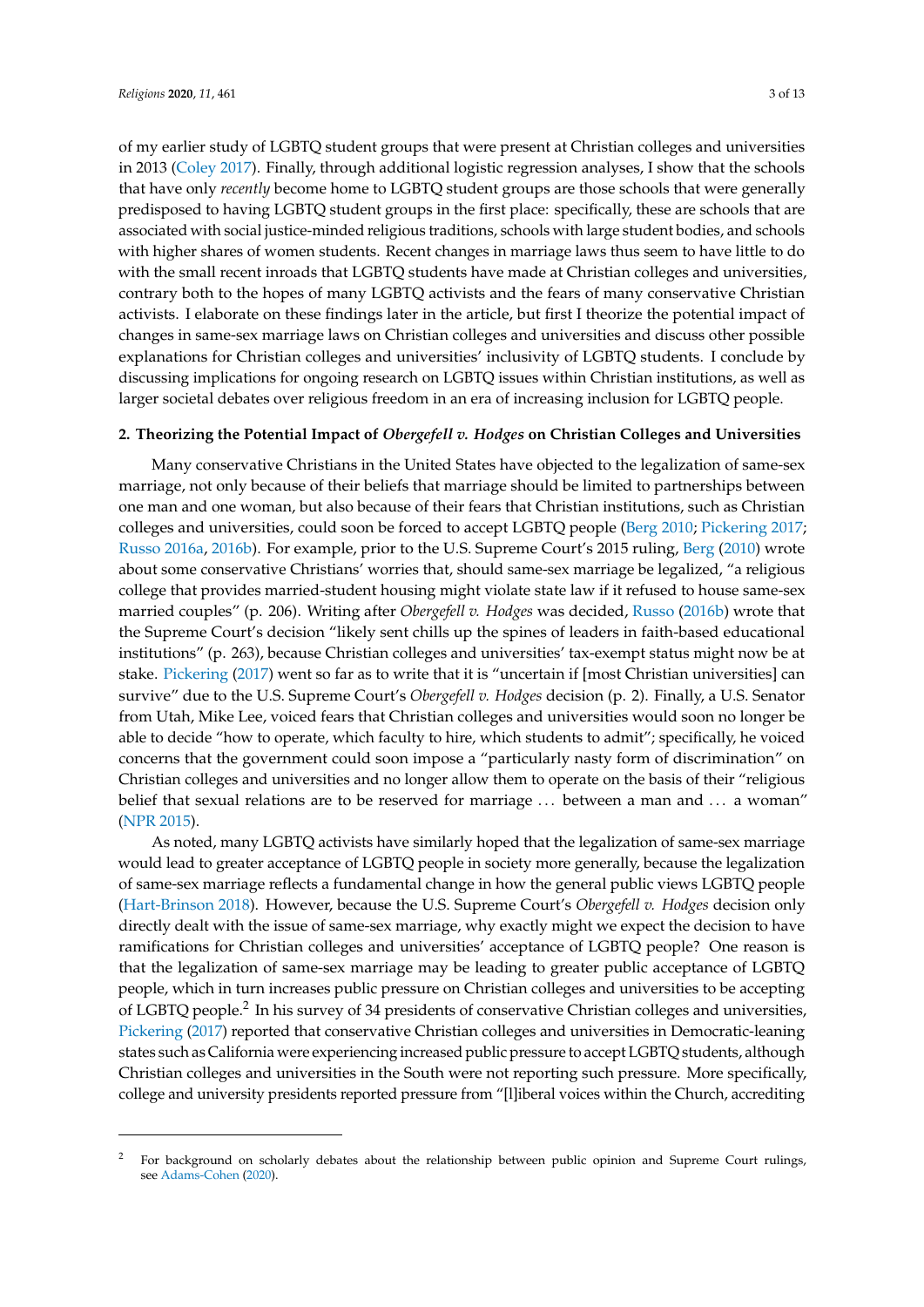agencies, LGBT advocacy groups, and changing student values" (p. 2). Past research has certainly documented instances of LGBTQ activism leading to the official approval of LGBTQ student groups and nondiscrimination policies inclusive of sexual orientation or gender identity at Christian colleges and universities (e.g., [Coley](#page-11-9) [2018a\)](#page-11-9). However, research has produced mixed evidence about whether the general public has actually become more supportive of LGBTQ rights following the U.S. Supreme Court's decision [\(Adams-Cohen](#page-10-2) [2020;](#page-10-2) [Kaufman and Compton](#page-11-14) [2020;](#page-11-14) [Kazyak and Stange](#page-11-15) [2018\)](#page-11-15); at minimum, researchers such as [Adams-Cohen](#page-10-2) [\(2020\)](#page-10-2) and [Kaufman and Compton](#page-11-14) [\(2020\)](#page-11-14) have shown that a substantial minority of the U.S. public still favors allowing religious institutions and even private actors to discriminate against LGBTQ people.

Although it is at least possible that there has been increased public pressure on Christian colleges and universities to become more accepting of LGBTQ students following *Obergefell v. Hodges*, there is no evidence that, as some scholars have feared [\(Pickering](#page-12-1) [2017\)](#page-12-1), Christian colleges and universities are being legally forced to accept or accommodate LGBTQ students following the nationwide legalization of same-sex marriage. Indeed, it still remains true that Christian colleges and universities are under no legal obligation to treat LGBTQ people the same as heterosexual people. In 1980, for example, students at Georgetown University (a Catholic university) sued the institution for refusing to recognize an LGBTQ student group, yet a court ruled against the students, stating that religious institutions have the ability to discriminate against students on the basis of sexual orientation [\(Miceli](#page-12-8) [2005,](#page-12-8) p. 19). Furthermore, beginning in 2013, the U.S. government began issuing nondiscrimination waivers that formally granted schools the ability to discriminate against students on the basis of sexual orientation or gender identity, even if their states had passed laws banning such discrimination [\(Anderson](#page-10-3) [2015\)](#page-10-3). Finally, following the election of Donald Trump, Christian schools are no longer required to even apply for formal authorization to discriminate against transgender students—specifically, the Trump administration has made it clear that it will not investigate colleges and universities that do not provide accommodations to transgender students [\(Fain](#page-11-16) [2017\)](#page-11-16).

In short, although it is possible that the *Obergefell v. Hodges* decision has increased public pressure on Christian colleges and universities to become inclusive toward LGBTQ students, the law still protects the ability of Christian colleges and universities to discriminate against LGBTQ students should they choose to do so. Thus, we should expect recent changes in same-sex marriage laws to have either a weak impact or no impact on Christian colleges and universities' approaches to LGBTQ inclusion.

#### **3. Other Potential Influences on LGBTQ Student Groups at Christian Colleges and Universities**

Beyond assessing the potential influence of recent changes to same-sex marriage laws, in the article that follows, I also consider whether (a) institutional characteristics, (b) student body characteristics, and (c) sociopolitical contextual characteristics might explain the presence of LGBTQ student groups at U.S. colleges and universities.

# *3.1. Institutional Characteristics*

Past studies on LGBTQ student groups at U.S. colleges and universities find that public schools and secular schools are more likely to be home to LGBTQ student groups than private schools and religious schools (e.g., [Fine](#page-11-17) [2012;](#page-11-17) [Kane](#page-11-18) [2013\)](#page-11-18). U.S. Christian colleges and universities, though, are all private and religious—what other institutional factor(s) might explain variation in these Christian colleges and universities' approval of LGBTQ student groups? Studies of LGBTQ groups at Christian colleges and universities in particular highlight the role of schools' religious affiliations [\(Coley](#page-11-5) [2017;](#page-11-5) [2018b\)](#page-11-6). Some Christian colleges and universities are associated with *communalist* Christian religious traditions that have developed bodies of teachings on social justice and have tended to promote human rights for all members of society. Thus, even if these religious traditions consider same-sex relationships to be sinful, they may still support the right of students to form LGBTQ groups in the interest of treating all students equally. These religious traditions include not only religious denominations that ordain LGBTQ ministers and authorize same-sex marriages (e.g., the Disciples of Christ, the Episcopal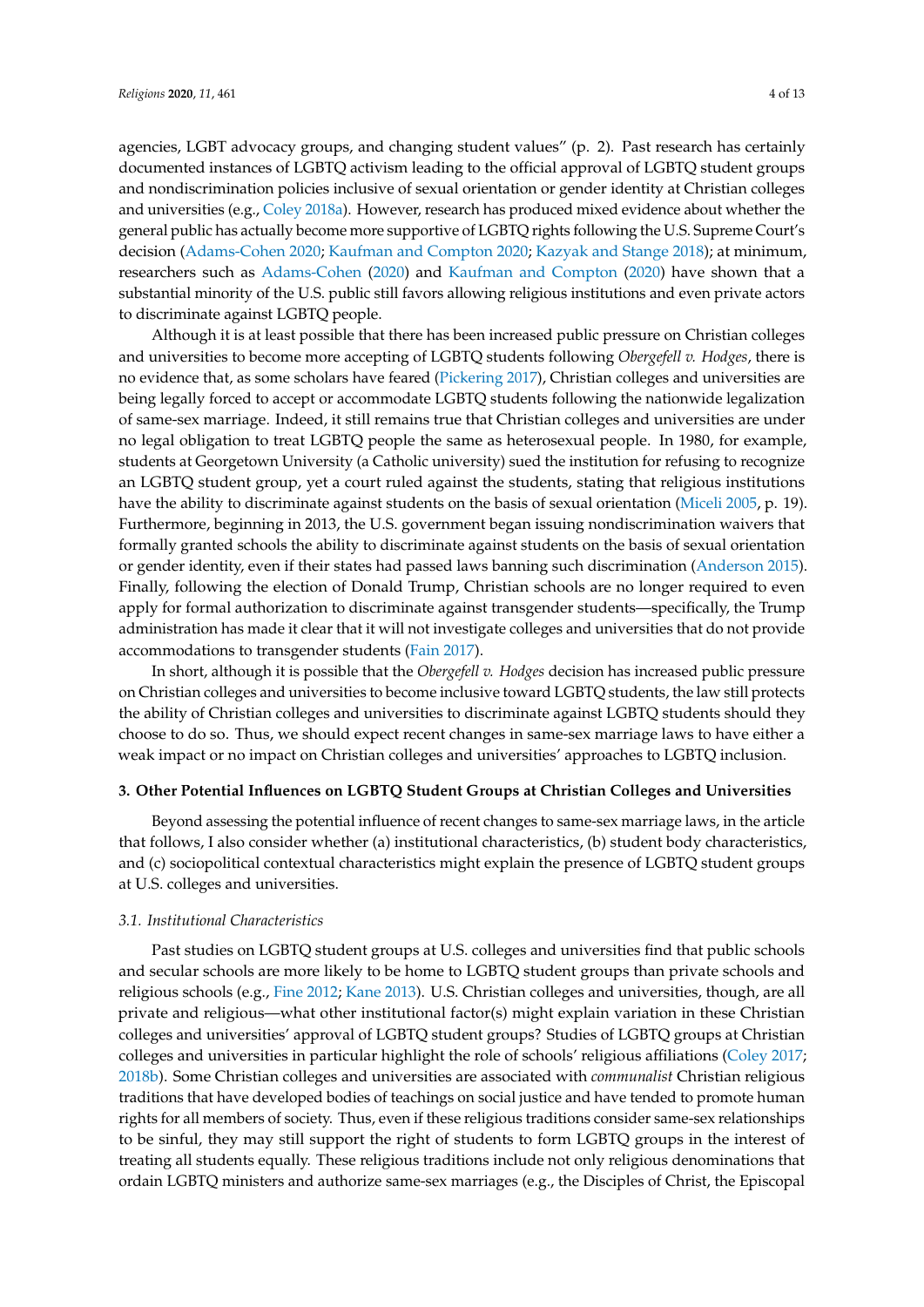Church, the Evangelical Lutheran Church in America, the Presbyterian Church USA, and the United Church of Christ), but also religious denominations that condemn same-sex relationships as sinful (e.g., the Roman Catholic Church, the United Methodist Church, and most Black Protestant denominations). In contrast, other Christian colleges and universities are associated with *individualist* Christian religious traditions that tend to emphasize matters of personal piety and morality rather than social justice. These religious traditions not only condemn same-sex relationships as sinful but may also seek to enforce their moral standards on all people. Thus, Christian colleges and universities associated with these religious traditions (which include White Evangelical Protestant denominations such as the Assemblies of God, Churches of Christ, Church of the Nazarene, and Southern Baptist Convention, along with most nondenominational churches) would likely deny students the ability to form LGBTQ student groups. I thus attempt to replicate previous findings that Christian colleges and universities associated with *communalist* religious traditions are more likely to be home to LGBTQ student groups [\(Coley](#page-11-5) [2017\)](#page-11-5).

#### *3.2. Student Body Characteristics*

Next, previous literature finds that certain student body characteristics are associated with the presence of LGBTQ student groups. For example, studies find that schools with a large number of students are more likely to be home to LGBTQ student groups, since these schools likely contain a higher number of LGBTQ students and straight, cisgender allies who might be willing to form or join an LGBTQ group [\(Coley](#page-11-5) [2017;](#page-11-5) [Fine](#page-11-17) [2012\)](#page-11-17). Additionally, studies often assess whether schools with a higher percentage of women students are more likely to have LGBTQ student groups, since even straight, cisgender women are generally more likely to identify as supporters of the LGBTQ community and are more likely to join LGBTQ student groups than straight, cisgender men [\(Miceli](#page-12-8) [2005;](#page-12-8) [Worthen](#page-12-9) [2012\)](#page-12-9). I thus assess whether Christian colleges and universities with a larger number of students and a higher percentage of women are indeed more likely to have LGBTQ student groups.

#### *3.3. Sociopolitical Context*

Finally, past studies often assess whether the sociopolitical characteristics of the area in which schools are located are associated with the presence of LGBTQ student groups. First, studies often find that, as a state's support for Democratic Presidential candidates increases, the likelihood of a state's Christian colleges and universities having LGBTQ student groups or student centers also increases [\(Coley](#page-11-5) [2017;](#page-11-5) [Fine](#page-11-17) [2012\)](#page-11-17). In the recent 2016 Presidential election, for example, supporters of the Democratic Presidential candidate Hillary Clinton were much more supportive of LGBTQ rights such as same-sex marriage and nondiscrimination laws than supporters of the Republican Presidential candidate Donald Trump [\(Kaufman and Compton](#page-11-14) [2020\)](#page-11-14). It is possible that many LGBTQ students may seek to attend colleges and universities in these more liberal states or at least feel emboldened to form or join LGBTQ groups at schools in these more liberal states. Next, schools located in states outside the South may be more likely to be home to LGBTQ student groups [\(Fetner and Kush](#page-11-19) [2008;](#page-11-19) [Fine](#page-11-17) [2012\)](#page-11-17); Southern states tend to be more conservative than non-Southern states and had mostly maintained bans on same-sex marriage up until the U.S. Supreme Court's 2015 *Obergefell v. Hodges* ruling [\(Georgetown Law Library](#page-11-20) [2020\)](#page-11-20). Students may sense that the South is less hospitable to LGBTQ people and either avoid attending schools in the South or avoid forming LGBTQ groups if they end up attending schools in the South. Finally, schools in rural areas may be less likely to have LGBTQ student groups [\(Fetner and Kush](#page-11-19) [2008\)](#page-11-19); again, sensing that rural areas are less hospitable to LGBTQ people than more urban areas, LGBTQ students may avoid attending rural schools completely, leading to fewer LGBTQ student groups at Christian colleges and universities in rural areas. In light of these studies, I thus also examine whether Christian colleges and universities in states that cast a higher percent of votes for Clinton, in states located outside the South, and in schools located outside the rural areas might be more likely to have LGBTQ student groups.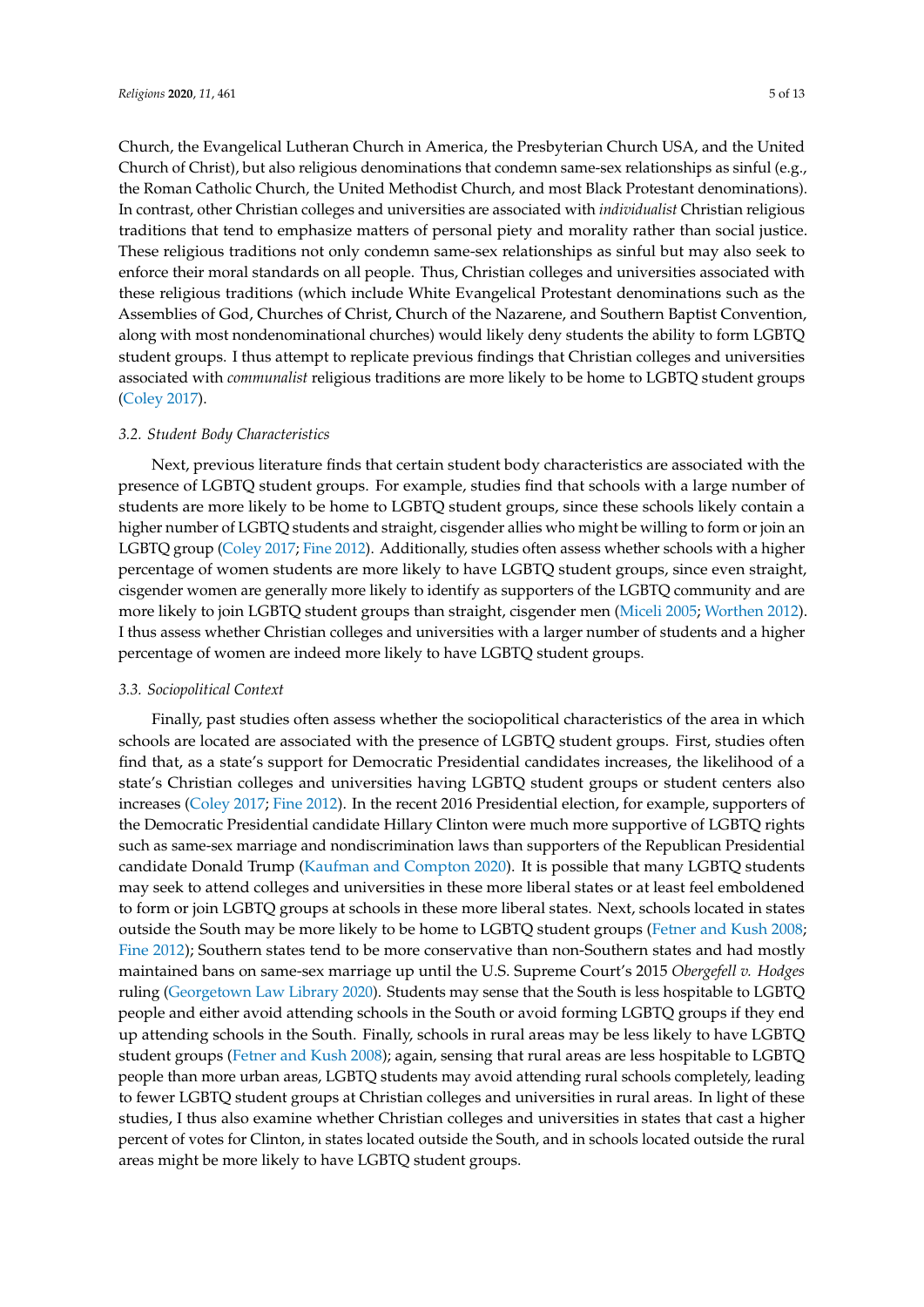#### **4. Data and Methods**

To assess whether more Christian colleges and universities have become home to LGBTQ student groups in light of recent changes to same-sex marriage laws, I draw on my original, longitudinal database of LGBTQ student groups that were present at U.S. Christian colleges and universities in 2013 (prior to *Obergefell v. Hodges*) and 2019 (after *Obergefell v. Hodges*). I began constructing this database by generating a list of Christian colleges and universities from the U.S. Department of Education's Integrated Postsecondary Education Data System [\(nces.ed.gov](nces.ed.gov/ipeds)/ipeds) but then removed any Christian colleges and universities that offered only graduate degrees or that were online-only (since these schools do not tend to emphasize student organizational life). I include all schools that identify as Christian in my database and thus include both schools that are formally associated with Christian denominations and schools that are officially nondenominational. Although 682 Christian colleges and universities existed in the summer of 2013 [\(Coley](#page-11-5) [2017\)](#page-11-5), 17 schools shut down between 2013 and 2019, such that only 665 four-year, not-for-profit Christian colleges and universities existed by the fall of 2019.

#### *4.1. Dependent Variables*

To construct dependent variables indicating the presence of LGBTQ student groups at Christian colleges and universities, I draw on my earlier dataset of LGBTQ student groups that were present at Christian colleges and universities in 2013 (see [Coley](#page-11-5) [2017\)](#page-11-5) and then followed a similar procedure to identify LGBTQ student groups that were present at Christian colleges and universities in 2019. Specifically, along with a research assistant, I first visited the website of each Christian college or university and located their student organization webpages or databases. I searched for relevant LGBTQ student groups using terms such as "LGBTQ", "gay", "lesbian", "queer", "sexual orientation", "GSA [Gay-Straight Alliance]", "Equality", "Spectrum", "Prism", and "Alliance". Second, if I was not able to identify an LGBTQ student group using that method, I conducted secondary searches on Google containing the name of each Christian college and university plus the keyword "LGBTQ". I then examined search results and looked for any evidence that an officially recognized LGBTQ student group was present and active at a Christian college or university. When I encountered information showing that a school was home to an LGBTQ group, I recorded a "1"; otherwise, I recorded a "0".

In addition to using these data to construct variables indicating whether Christian colleges and universities were home to LGBTQ student groups in 2013 and 2019, I also used these data to construct a dependent variable that indicates whether a school was home to an LGBTQ group in 2019 yet was *not* home to an LGBTQ group in 2013. Through close attention to this small subset of schools (*n* = 58), I am better able to assess why some schools have become more inclusive of LGBTQ students over the past few years.

#### *4.2. Independent Variables*

One of my primary interests is whether recent changes in same-sex marriage laws have led to an increase in LGBTQ student groups at U.S. colleges and universities. Although basic descriptive statistics on the prevalence of LGBTQ student groups in 2013 versus 2019 provide important evidence bearing on this question, to further assess this possibility, I constructed an independent variable indicating whether or not the state in which a school was located had legalized same-sex marriage at any time after I had first collected data on LGBTQ student groups in the summer of 2013. I also constructed an independent variable indicating whether a state had held out on legalizing same-sex marriage until the U.S. Supreme Court issued its *Obergefell v. Hodges* decision in the summer of 2015. I relied on a public timeline of same-sex marriage legalization in the United States to construct these variables [\(Georgetown Law Library](#page-11-20) [2020\)](#page-11-20). Inclusion of these variables allows me to assess whether states that had only legalized same-sex marriage after 2013 had become home to more LGBTQ student groups by 2019.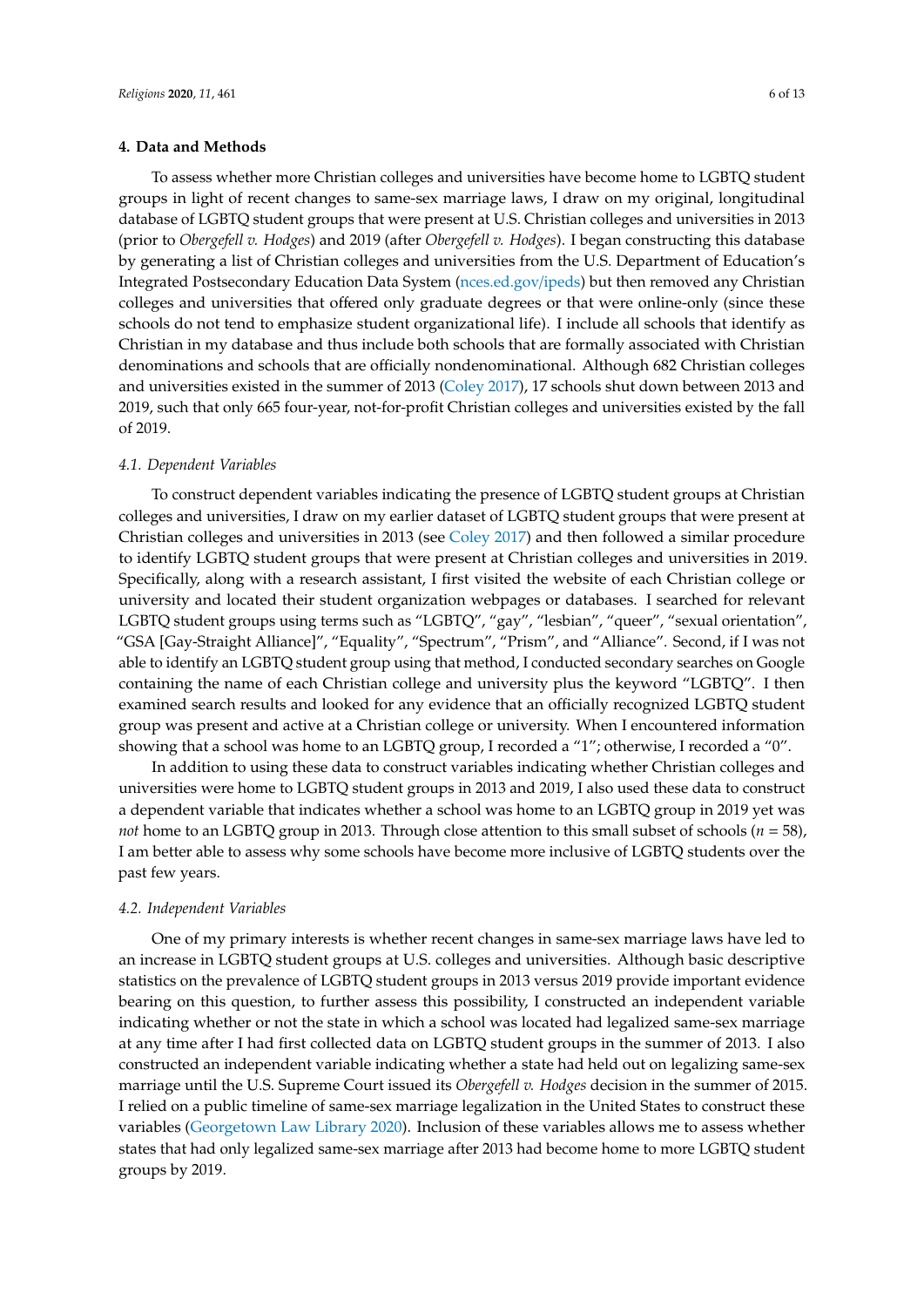I also constructed three other sets of variables to assess the potential influences of schools' institutional characteristics, student body characteristics, and sociopolitical contextual characteristics on LGBTQ student group presence. First, I constructed a variable indicating whether a school was associated with a religious tradition with a *communalist* theological orientation, i.e., a religious tradition with an historic body of social justice teachings. Following [Fuist et al.'](#page-11-21)s [\(2012\)](#page-11-21) and [Coley'](#page-11-6)s [\(2018b\)](#page-11-6) coding schemes, communalist religious traditions include the Roman Catholic Church, mainline Protestant denominations (such as the Disciples of Christ, Episcopal Church, the Evangelical Lutheran Church in America, the Presbyterian Church USA, the United Church of Christ, and the United Methodist Church), the historic peace churches in Protestantism (such as the Church of the Brethren, Friends, and the Mennonite Church USA), and Black Protestant denominations (e.g., the African Methodist Episcopal Church and National Baptist Convention). Next, to assess the role of student body characteristics, I constructed variables that indicate the total number of students at a school and the percentage of women students at a school, using data from [Integrated Postsecondary Educational](#page-11-22) [Data System \(IPEDS\)](#page-11-22) [\(2018\)](#page-11-22). Finally, to assess the role of sociopolitical context, I constructed a variable indicating a state's percent vote for Hillary Clinton in the 2016 Presidential election (using data from USElectionAtlas.org), a variable indicating whether a state is located outside the South (following the U.S. Census Bureau's regional classifications), and a variable indicating whether a school is located in a rural area (using [Integrated Postsecondary Educational Data System \(IPEDS\)](#page-11-22) [\(2018\)](#page-11-22) data). Descriptive variables (including means, standard deviations, and ranges) are reported in Table [1.](#page-6-0)

<span id="page-6-0"></span>

| Variable                                                                  | Description                                                                                                                                                                                                                         | Mean    | <b>SD</b> | Min              | Max          |
|---------------------------------------------------------------------------|-------------------------------------------------------------------------------------------------------------------------------------------------------------------------------------------------------------------------------------|---------|-----------|------------------|--------------|
| 2019 LGBTQ Student<br>Group                                               | Presence of at least one officially<br>recognized LGBTQ student group in 2019                                                                                                                                                       | 0.47    | 0.50      | $\boldsymbol{0}$ | 1            |
| 2013 LGBTQ Student<br>Group                                               | Presence of at least one officially<br>recognized LGBTQ student group in 2013<br>(among schools still existing in 2019)                                                                                                             | 0.44    | 0.50      | $\boldsymbol{0}$ | $\mathbf{1}$ |
| Recent LGBTQ Student<br>Group                                             | Presence of at least one officially<br>recognized LGBTQ student group in 2019<br>but not 2013                                                                                                                                       | 0.09    | 0.49      | $\theta$         | 1            |
| Communalist Religious<br>Tradition                                        | Association with a religious tradition<br>with a historic body of social justice<br>teachings (Roman Catholic Church,<br>Mainline Protestant denominations,<br>historic peace denominations, and Black<br>Protestant denominations) | 0.61    | 0.49      | $\theta$         | 1            |
| Number of Students                                                        | Number of students at a college or<br>university                                                                                                                                                                                    | 2629.79 | 4565.94   | 16               | 75,044       |
| % Women Students                                                          | Percent of women students at a college or<br>university                                                                                                                                                                             | 57.72   | 12.29     | $\overline{2}$   | 100          |
| % Clinton Vote                                                            | Percent vote for Hillary Clinton during<br>the 2016 Presidential Election for the state<br>in which a school is located                                                                                                             | 44.99   | 8.82      | 26.18            | 62.22        |
| Non-South                                                                 | Presence of a school outside the South                                                                                                                                                                                              | 0.61    | 0.49      | $\boldsymbol{0}$ | $\mathbf{1}$ |
| Non-Rural                                                                 | Presence of a school outside a rural area                                                                                                                                                                                           | 0.70    | 0.46      | $\theta$         | 1            |
| State Legalization of<br>Same-Sex Marriage<br>after 2013                  | State legalized same-sex marriage after<br>first wave of data collection (i.e., after<br>summer 2013)                                                                                                                               | 0.77    | 0.42      | $\boldsymbol{0}$ | $\mathbf{1}$ |
| State Legalization of<br>Same-Sex Marriage due<br>to Obergefell v. Hodges | State legalized same-sex marriage only<br>due to the U.S. Supreme Court's<br>Obergefell v. Hodges decision in 2015                                                                                                                  | 0.37    | 0.48      | $\theta$         | 1            |

| Table 1. Descriptive Statistics. |
|----------------------------------|
|----------------------------------|

Note:  $N = 665$ .  $SD =$  standard deviation. Descriptive statistics for the "Number of Students" variable is in pre-logarithmic form.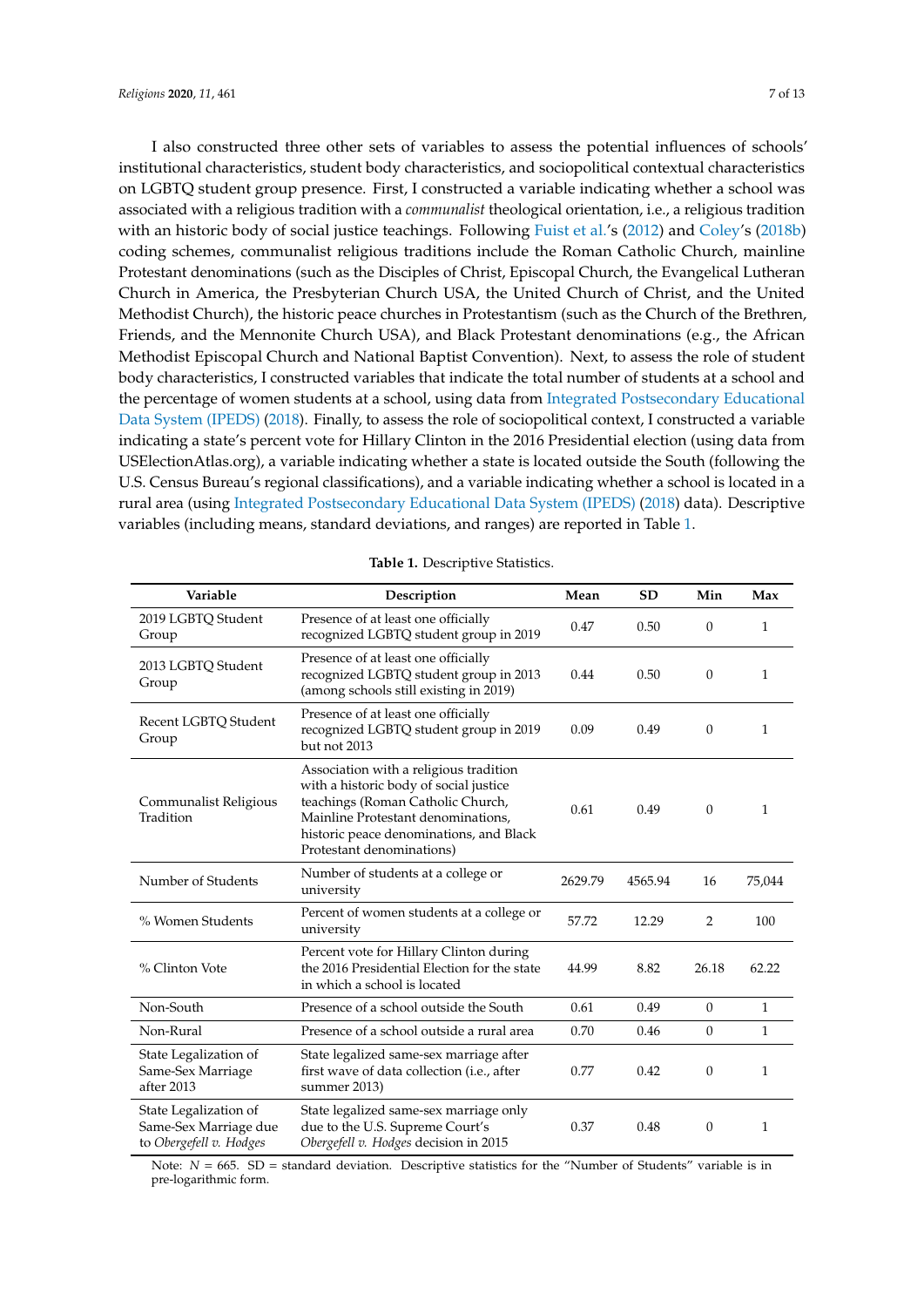#### *4.3. Analytic Strategy*

I begin by presenting basic descriptive findings on the prevalence of LGBTQ student groups at Christian colleges and universities in 2013 versus 2019. I then provide regression analyses showing the characteristics of (a) schools that were home to LGBTQ student groups in 2019 and (b) schools that were home to LGBTQ student groups in 2019 yet not in 2013. I provide results from binary logistic regressions given the dichotomous dependent variable, and I employ cluster-robust standard errors to account for any clustering by a school's associated religious tradition.

#### **5. Results**

#### *5.1. Descriptive Findings*

How prevalent were LGBTQ groups at Christian colleges and universities in 2019 as compared to 2013? Whereas LGBTQ groups could be found at 45% (*n* = 307) of the 682 Christian colleges and universities that were operating in 2013 [\(Coley](#page-11-5) [2017\)](#page-11-5), my new data show that LGBTQ groups were present at 47% (*n* = 315) of the 665 Christian colleges and universities operating in 2019. This represents a slight increase from 2013.

Is it possible that most Christian colleges and universities that shut down since 2013 had previously been home to LGBTQ student groups, and thus these basic descriptive findings understate more significant inroads that LGBTQ students have made at Christian colleges and universities since 2013? I find some support for this idea. Specifically, after removing Christian colleges and universities that have shut down between 2013 and 2019 from the initial 2013 database, I find that only 44% (*n* = 295) of the 665 Christian colleges and universities that are still operating today were home to LGBTQ groups in 2013. Thus, among the Christian colleges and universities operating in the United States today, 20 more are home to LGBTQ student groups in 2019 as compared to 2013, providing more evidence that LGBTQ students have made slight inroads into Christian colleges and universities since the *Obergefell v. Hodges* decision.

Statistics on student organizations are also subject to volatility, because students are continually graduating from and/or leaving their colleges and universities every semester, sometimes causing student organizations to shut down if there are no remaining students who are interested in running them. Through additional analyses, I found that 6% (*n* = 38) of Christian colleges and universities that were home to LGBTQ student groups in 2013 were no longer home to LGBTQ student groups in 2019, whereas 9% ( $n = 58$ ) of Christian colleges and universities that were home to LGBTQ student groups in 2019 were not home to LGBTQ student groups in 2013. Thus, when considering whether a school was home to an LGBTQ student group in 2013 *or* 2019, I find that at least 53% (*n* = 353) of Christian colleges and universities were home to LGBTQ student groups at some point over the time period of 2013 through 2019. In other words, the majority of U.S. Christian colleges and universities at least seem *willing* to approve LGBTQ student groups.

#### *5.2. Findings from Binary Logistic Regression Analyses*

To better understand the characteristics of Christian colleges and universities that have LGBTQ student groups, I provide results from binary logistic regression analyses. Model 1 of Table [2](#page-8-0) reports characteristics of schools that were home to LGBTQ student groups in 2019. Four variables are statistically significant. First, Christian colleges and universities that are associated with *communalist* religious traditions (i.e., religious traditions with historic bodies of social justice teachings) exhibit greater odds of being home to an LGBTQ student group than schools associated with *individualist* religious traditions (i.e., religious traditions that emphasize personal piety or morality). This finding is highly significant in a substantive sense as well: when the other variables in Model 1 are held at their mean, Figure [1](#page-8-1) shows that the predicted probability of a school having an LGBTQ group is approximately 0.70 if a school is associated with a communalist religious tradition, compared to just over 0.10 if a school is associated with an individualist religious tradition. Next, student body size is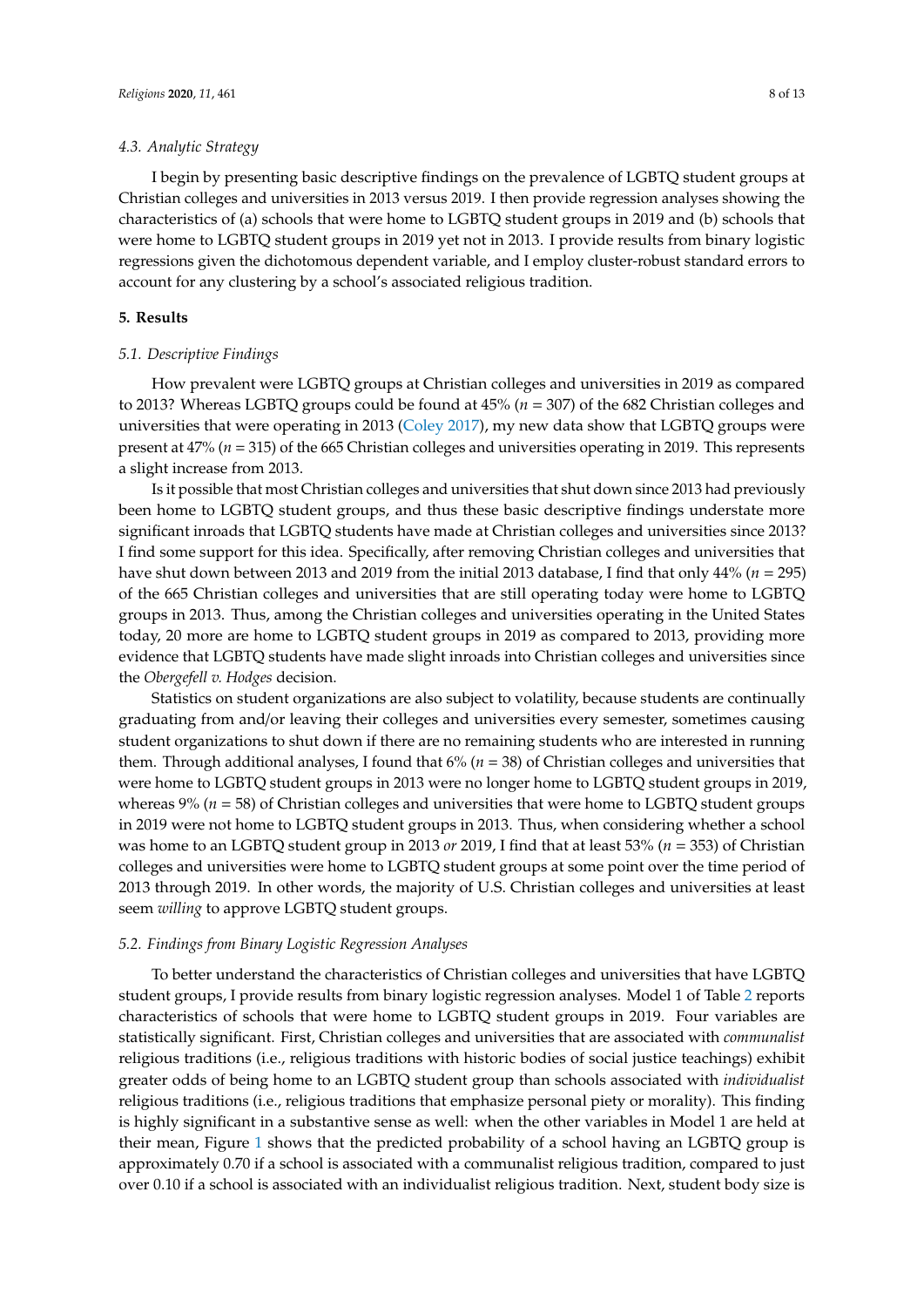positively associated with LGBTQ student group presence, such that larger schools are more likely to be home to LGBTQ student groups. Third, a state's percent vote for Clinton in the 2016 Presidential election is positively associated with LGBTQ student group presence, suggesting that schools in "blue states" are more likely to be home to LGBTQ student groups. Finally, schools outside the South are more likely to have LGBTQ student groups. Overall, these findings are similar to results from my earlier analyses of 2013 data [\(Coley](#page-11-5) [2017\)](#page-11-5), although two variables that were significant in that study (percentage of women students and location in a nonrural area) are not significant in this model.

<span id="page-8-0"></span>

|                                                                                              | Group in 2019    |     | Group in 2019 but Not 2013 |     |          |    |
|----------------------------------------------------------------------------------------------|------------------|-----|----------------------------|-----|----------|----|
|                                                                                              | Model 1          |     | Model 2                    |     | Model 3  |    |
|                                                                                              | $\boldsymbol{b}$ |     | b                          |     | b        |    |
|                                                                                              | se               |     | se                         |     | se       |    |
| <b>Institutional Characteristics</b>                                                         |                  |     |                            |     |          |    |
| School Affiliation with Communalist Religious Tradition                                      | 3.527            | *** | 0.856                      | *   | 0.844    | *  |
|                                                                                              | 0.352            |     | 0.381                      |     | 0.386    |    |
| <b>Student Body Characteristics</b>                                                          |                  |     |                            |     |          |    |
| Number of Students (log)                                                                     | 0.802            | *** | 0.307                      | *   | 0.312    | *  |
|                                                                                              | 0.148            |     | 0.135                      |     | 0.132    |    |
| % Women Students                                                                             | $-0.001$         |     | 0.024                      | **  | 0.024    | ** |
|                                                                                              | 0.009            |     | 0.008                      |     | 0.008    |    |
| Sociopolitical Characteristics                                                               |                  |     |                            |     |          |    |
| % State Vote for Clinton                                                                     | 0.022            | **  | 0.009                      |     | $-0.001$ |    |
|                                                                                              | 0.008            |     | 0.016                      |     | 0.019    |    |
| Non-South                                                                                    | 0.472            | **  | $-0.034$                   |     | $-0.170$ |    |
|                                                                                              | 0.181            |     | 0.249                      |     | 0.261    |    |
| Non-Rural                                                                                    | $-0.010$         |     | $-0.612$                   |     | $-0.605$ |    |
|                                                                                              | 0.187            |     | 0.335                      |     | 0.344    |    |
| State Legalization of Same-Sex Marriage After 2013                                           |                  |     | 0.158                      |     |          |    |
|                                                                                              |                  |     | 0.298                      |     |          |    |
| State Legalization of Same-Sex Marriage Only Due to<br>Obergefell v. Hodges decision in 2015 |                  |     |                            |     | $-0.344$ |    |
|                                                                                              |                  |     |                            |     | 0.374    |    |
| Constant                                                                                     | $-9.745$         | *** | $-6.796$                   | *** | $-6.061$ |    |
|                                                                                              | 1.073            |     | 1.436                      |     | 1.645    |    |
| Chi-Square                                                                                   | 374.59           | *** | 21.19                      | **  | 21.99    | ** |
| Nagelkerke                                                                                   | 0.575            |     | 0.070                      |     | 0.073    |    |

**Table 2.** Logistic regression analyses of LGBTQ groups at Christian colleges and universities.

<span id="page-8-1"></span>Note:  $N = 665$ ; unstandardized coefficients with standard errors clustered by religious affiliation; \*  $p < 0.05$ ;  $A^{**}$   $p < 0.01$ ;  $**$   $p < 0.001$  (two-tailed tests).

# **Communalist Denomination effect plot**



**Figure 1.** Predicted probability of a Christian college or university having an LGBTQ student group, **Figure 1.** Predicted probability of a Christian college or university having an LGBTQ student group, by by affiliation with a communalist vs. individualist religious tradition**.**  affiliation with a communalist vs. individualist religious tradition.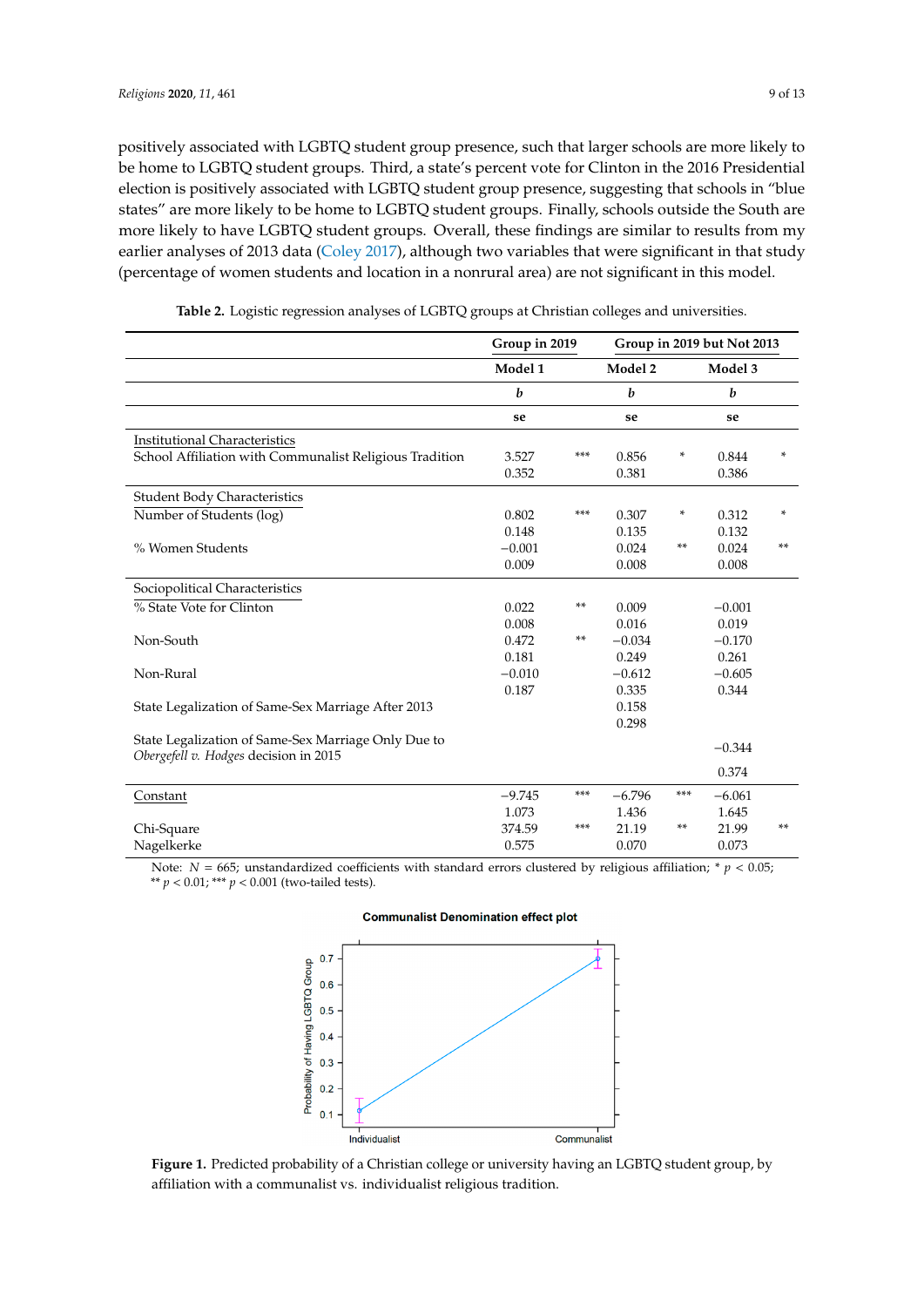My main interest is understanding whether recent changes in same-sex marriage laws have facilitated students' efforts to form LGBTQ groups at Christian colleges and universities. In Models 2 and 3 of Table [2,](#page-8-0) I thus assess characteristics of Christian colleges and universities that were home to LGBTQ student groups in 2019 but *not* in 2013. For Model 2, I include a variable indicating whether a state had legalized same-sex marriage any time after 2013 (whether because of a state or federal court ruling or because of the U.S. Supreme Court's 2015 Obergefell v. Hodges decision). This variable is statistically insignificant, suggesting that students are not more likely to form new LGBTQ student groups simply because same-sex marriage is now legal in their states. For Model 3, I add a variable indicating whether states had refused to recognize same-sex marriages until 2015 and have now only done so because of the U.S. Supreme Court's 2015 *Obergefell v. Hodges* decision. This variable is also statistically insignificant, providing more evidence against the idea that students are better able (or more willing) to form LGBTQ student groups following *Obergefell*. Rather, both Models 2 and 3 suggest that LGBTQ student groups have made recent inroads at (a) schools associated with communalist religious traditions, (b) schools with a higher number of students, and (c) schools with a higher percentage of women students. Because the variable for the percentage of women at a school was not statistically significant in Model 1 (which showed characteristics of all schools that had groups of LGBTQ student groups in 2019), the significance of this variable in Models 2 and 3 may suggest that women students play a significant role in supporting or forming LGBTQ groups at schools that previously lacked them.

#### **6. Discussion and Conclusions**

Have Christian colleges and universities become more inclusive of LGBTQ students since the U.S. Supreme Court's *Obergefell v. Hodges* decision? The results presented in this article suggest that students have made slight inroads at Christian colleges and universities since 2013—specifically, 47% of the 665 Christian colleges and universities that existed in 2019 are now home to LGBTQ student groups, as compared to 45% of the 682 Christian colleges and universities that were home to LGBTQ student groups in 2013 [\(Coley](#page-11-5) [2017\)](#page-11-5). However, results from logistic regression analyses suggest that these inroads do not have much to do with court rulings such as *Obergefell v. Hodges*. Rather, schools that have only recently become home to LGBTQ student groups are schools that were already predisposed to having LGBTQ student groups based on their institutional profile, specifically, their associations with communalist religious traditions, their large student bodies, and their larger shares of women students.

The results hold implications for the ongoing debate over the impact of the U.S. Supreme Court's *Obergefell v. Hodges* decision. Scholars [\(Berg](#page-10-1) [2010;](#page-10-1) [Russo](#page-12-2) [2016a,](#page-12-2) [2016b;](#page-12-3) [Pickering](#page-12-1) [2017\)](#page-12-1) and politicians [\(NPR](#page-12-0) [2015\)](#page-12-0) alike have voiced worries that the Supreme Court's decision could force more Christian colleges and universities to become inclusive of LGBTQ students. Some scholars, for example, speculated that Christian colleges and universities that are not inclusive of LGBTQ students could come under significant pressure from the general public, LGBTQ activists, and their own students [\(Pickering](#page-12-1) [2017\)](#page-12-1); scholars have also raised fears that these schools could lose their tax-exempt status or otherwise be legally penalized for not being welcoming toward LGBTQ students [\(Berg](#page-10-1) [2010;](#page-10-1) [Russo](#page-12-2) [2016a,](#page-12-2) [2016b\)](#page-12-3). However, the evidence presented in this article suggests that there has been little change in Christian colleges and universities' approach to LGBTQ students, or at least the question of whether students can form LGBTQ groups, since the *Obergefell v. Hodges* decision. Other reports indicate that conservative Christian colleges and universities that are associated with the Council for Christian Colleges & Universities (CCCUs) have nearly all maintained their strong stance against same-sex marriage since 2015, with most of these schools continuing to formally discriminate against LGBTQ students [\(Jaschik](#page-11-23) [2015\)](#page-11-23).

However, just as the *Obergefell v. Hodges* decision has not led to some of the changes feared by conservative religious activists, neither has it been the panacea for all inequalities or injustices faced by LGBTQ people. Because most Christian colleges and universities are still not home to LGBTQ student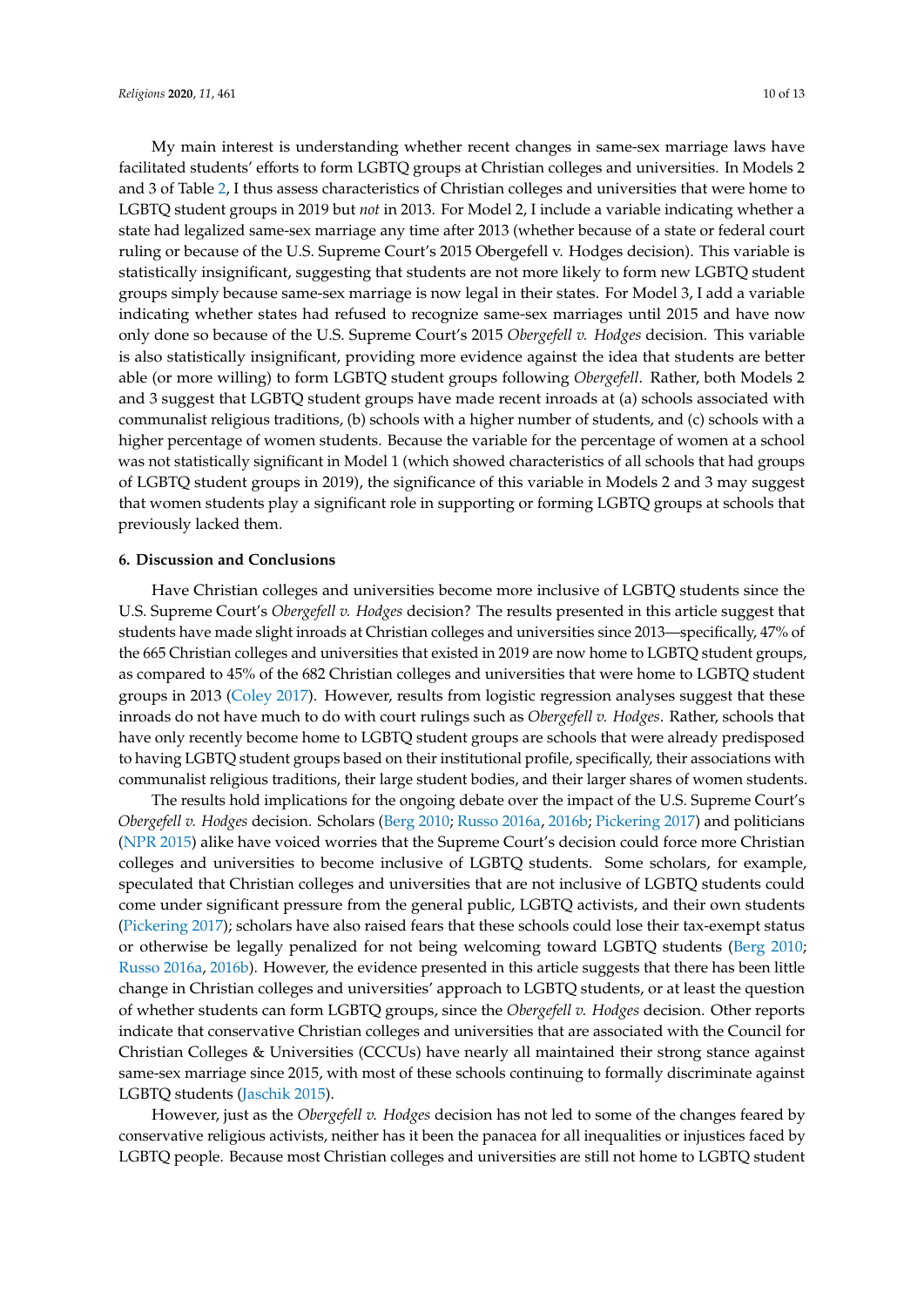groups, the study suggests that any further inroads may need to come through more work outside the legal realm, such as activism at these schools or within these schools' associated denominations.

Beyond informing public debates over the impact of *Obergefell v. Hodges*, this study holds practical implications for LGBTQ students attending Christian colleges and universities. LGBTQ student groups have played significant roles on Christian college and university campuses, leading LGBTQ students to better understand their own religious and sexual identities [\(Coley](#page-11-8) [2020;](#page-11-8) [Wedow et al.](#page-12-5) [2017\)](#page-12-5) and leading to changes in campus policies regarding LGBTQ students or programming on LGBTQ issues [\(Hughes](#page-11-12) [2020;](#page-11-12) [McEntarfer](#page-12-7) [2011\)](#page-12-7). Why do some students have the potential to benefit from these LGBTQ student groups whereas others do not? This study suggests that students are able to access LGBTQ groups when their Christian colleges and universities are associated with communalist religious traditions (such as the Roman Catholic Church and mainline Protestant denominations), have a large number of students, are located in "blue states", and are located outside the South.

This study is not without limitations. Most notably, the study only examines one indicator of LGBTQ inclusion at Christian colleges and universities—the presence of LGBTQ student groups. Future studies might examine whether more Christian colleges and universities are now adopting nondiscrimination policies inclusive of sexual orientation and gender identity, or whether some Christian colleges and universities are now dropping student handbook bans on so-called "homosexual acts" or "homosexual behavior". Future studies might also examine the extent to which Christian colleges and universities provide benefits to the same-sex spouses of their faculty and staff, or whether Christian colleges and universities allow married same-sex couples to live together in on-campus housing. Such studies could provide more evidence for or against the notion that Christian colleges and universities have become more inclusive of LGBTQ students since *Obergefell v. Hodges*.

Finally, although this study describes the current landscape of LGBTQ student groups at Christian colleges and universities, the study makes no attempt to predict the future. It is possible that future political leaders or U.S. Supreme Court justices could adopt different stances on the right of Christian schools to discriminate against LGBTQ people on the basis of their religious beliefs. It is also possible that future Supreme Court justices could reverse the *Obergefell v. Hodges* decision or otherwise adopt less favorable stances toward the rights of LGBTQ people. Currently, however, the U.S. Supreme Court's *Obergefell v. Hodges* ruling has not led to a substantial increase in the number of Christian colleges and universities that are home to LGBTQ student groups.

**Funding:** This research received no external funding.

**Acknowledgments:** I thank John Hawthorne for initially encouraging me to write this paper, which I had planned to present at the 2020 Annual Meeting of the Society for the Scientific Study of Religion (cancelled due to COVID-19). I also thank Dhruba Das for providing research assistance for this article and the three anonymous *Religions* reviewers for providing helpful comments.

**Conflicts of Interest:** The author declares no conflict of interest.

#### **References**

- <span id="page-10-2"></span>Adams-Cohen, Nicholas Joseph. 2020. Policy Change and Public Opinion: Measuring Shifting Political Sentiment with Social Media Data. *American Politics Research* 48: 612–21. [\[CrossRef\]](http://dx.doi.org/10.1177/1532673X20920263)
- <span id="page-10-3"></span>Anderson, Nick. 2015. Religious Colleges Get Exemptions to Anti-Bias Law; Critics Denounce 'Hidden Discrimination' Against LGBT Students. *Washington Post*. December 18. Available online: https://www.washingtonpost.com/news/grade-point/wp/2015/12/18/[religious-colleges-get-exemptions](https://www.washingtonpost.com/news/grade-point/wp/2015/12/18/religious-colleges-get-exemptions-to-anti-bias-law-allowing-hidden-discrimination-against-lgbt-students/)[to-anti-bias-law-allowing-hidden-discrimination-against-lgbt-students](https://www.washingtonpost.com/news/grade-point/wp/2015/12/18/religious-colleges-get-exemptions-to-anti-bias-law-allowing-hidden-discrimination-against-lgbt-students/)/ (accessed on 15 July 2020).
- <span id="page-10-0"></span>Bentele, Keith G., Rebecca Sager, Sarah A. Soule, and Gary Adler. 2014. Breaking Down the Wall between Church and State: State Adoption of Religious Inclusion Legislation, 1995–2009. *Journal of Church and State* 56: 503–33. [\[CrossRef\]](http://dx.doi.org/10.1093/jcs/css145)
- <span id="page-10-1"></span>Berg, Thomas C. 2010. What Same-Sex Marriage and Religious-Liberty Claims Have in Common. *Northwestern Journal of Law and Social Policy* 5: 206–35.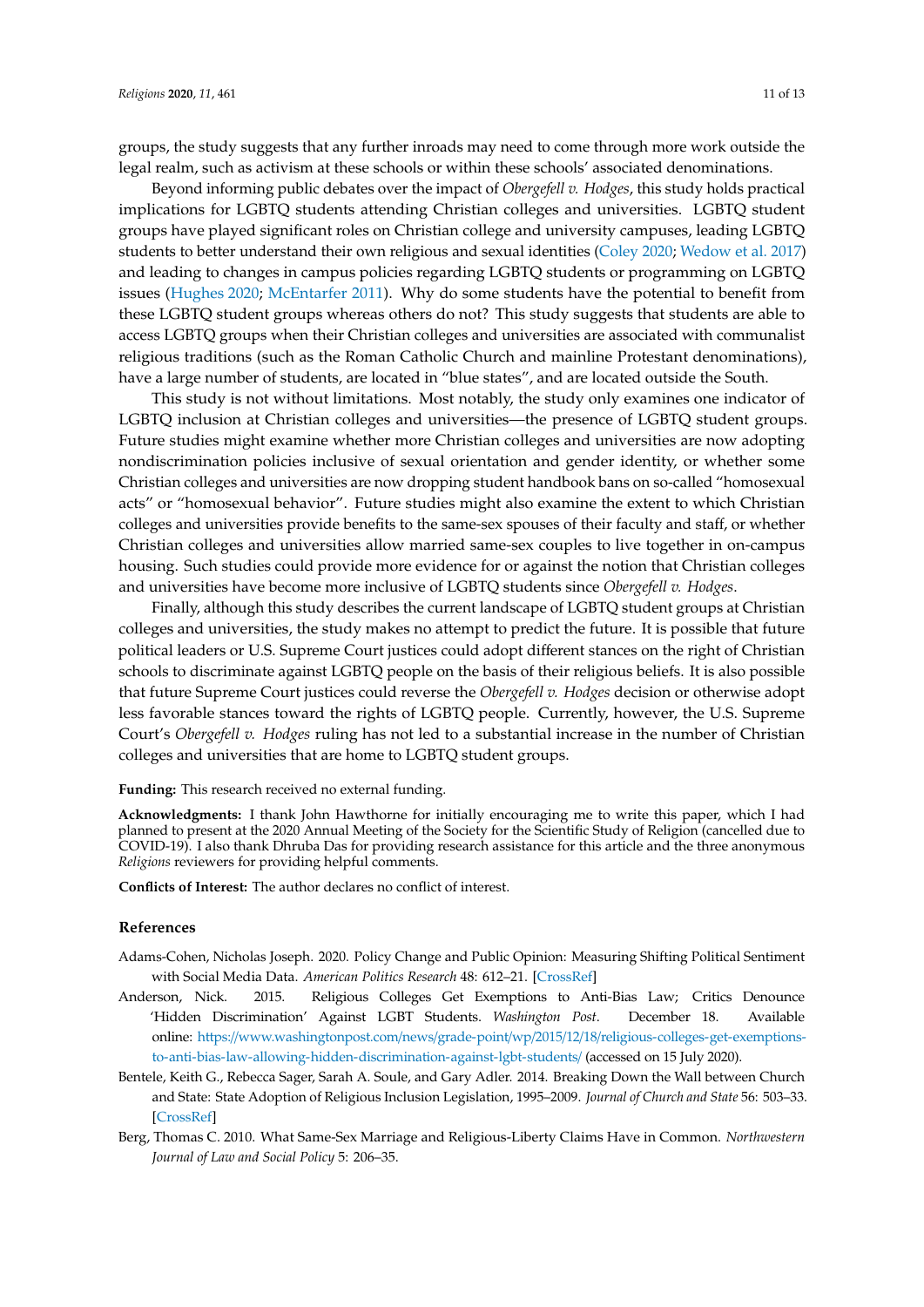- <span id="page-11-1"></span>Bernstein, Mary. 2015. Same-Sex Marriage and the Future of the LGBT Movement: SWS Presidential Address. *Gender & Society* 29: 321–37.
- <span id="page-11-0"></span>Bernstein, Mary, and Verta Taylor. 2013. The Debate over Marriage in the Lesbian and Gay Movement. In *The Marrying Kind?* Edited by Mary Bernstein and Verta Taylor. Minneapolis: University of Minnesota Press.
- <span id="page-11-2"></span>Coker, Calvin R. 2018. From Exemptions to Censorship: Religious Liberty and Victimhood in *Obergefell v. Hodges*. *Communication and Critical*/*Cultural Studies* 15: 35–52. [\[CrossRef\]](http://dx.doi.org/10.1080/14791420.2018.1424918)
- <span id="page-11-5"></span>Coley, Jonathan S. 2017. Reconciling Religion and LGBT Rights: Christian Universities, Theological Orientations, and LGBT Inclusion. *Social Currents* 4: 87–106. [\[CrossRef\]](http://dx.doi.org/10.1177/2329496516651639)
- <span id="page-11-9"></span>Coley, Jonathan S. 2018a. *Gay on God's Campus: Mobilizing for LGBT Equality at Christian Colleges and Universities*. Chapel Hill: The University of North Carolina Press.
- <span id="page-11-6"></span>Coley, Jonathan S. 2018b. Theologies of Exclusion: Christian Universities and Discrimination against Sexual Minorities. *Sociological Spectrum* 38: 422–37. [\[CrossRef\]](http://dx.doi.org/10.1080/02732173.2018.1564097)
- <span id="page-11-8"></span>Coley, Jonathan S. 2020. Reframing, Reconciling, and Individualizing: How LGBTQ Activist Groups Shape Approaches to Religion and Sexuality. *Sociology of Religion* 81: 45–67. [\[CrossRef\]](http://dx.doi.org/10.1093/socrel/srz023)
- <span id="page-11-10"></span>Craig, Shelley L., Ashley Austin, Mariam Rashidi, and Marc Adams. 2017. Fighting for Survival: The Experiences of Lesbian, Gay, Bisexual, Transgender, and Questioning Students in Religious Colleges and Universities. *Journal of Gay and Lesbian Social Services* 29: 1–24. [\[CrossRef\]](http://dx.doi.org/10.1080/10538720.2016.1260512)
- <span id="page-11-16"></span>Fain, Paul. 2017. Title IX Enforcement and LGBT Students. *Inside Higher Ed*. February 27. Available online: https://www.insidehighered.com/news/2017/02/27/[liberty-and-bob-jones-universities-may-run](https://www.insidehighered.com/news/2017/02/27/liberty-and-bob-jones-universities-may-run-afoul-obama-title-ix-protections-lgbt)[afoul-obama-title-ix-protections-lgbt](https://www.insidehighered.com/news/2017/02/27/liberty-and-bob-jones-universities-may-run-afoul-obama-title-ix-protections-lgbt) (accessed on 15 July 2020).
- <span id="page-11-19"></span>Fetner, Tina, and Kristin Kush. 2008. Gay-straight Alliances in High Schools: Social Predictors of Early Adoption. *Youth & Society* 40: 114–30.
- <span id="page-11-17"></span>Fine, Leigh E. 2012. The Context of Creating Space: Assessing the Likelihood of College LGBT Center Presence. *Journal of College Student Development* 53: 285–99. [\[CrossRef\]](http://dx.doi.org/10.1353/csd.2012.0017)
- <span id="page-11-21"></span>Fuist, Todd N., Laurie Cooper Stoll, and Fred Kniss. 2012. Beyond the Liberal-Conservative Divide: Assessing the Relationship between Religious Denominations and their Associated LGBT Organizations. *Qualitative Sociology* 35: 65–87. [\[CrossRef\]](http://dx.doi.org/10.1007/s11133-011-9211-3)
- <span id="page-11-3"></span>Gass, Nick. 2015. Mike Huckabee: U.S. Moving toward 'Criminalization of Christianity'. *Politico*. April 24. Available online: https://www.politico.com/story/2015/04/[mike-huckabee-us-criminalization-of-christianity-](https://www.politico.com/story/2015/04/mike-huckabee-us-criminalization-of-christianity-117310)[117310](https://www.politico.com/story/2015/04/mike-huckabee-us-criminalization-of-christianity-117310) (accessed on 15 July 2020).
- <span id="page-11-20"></span>Georgetown Law Library. 2020. A Timeline of the Legalization of Same-Sex Marriage in the U.S. Available online: https://[guides.ll.georgetown.edu](https://guides.ll.georgetown.edu/c.php?g=592919&p=4182201)/c.php?g=592919&p=4182201 (accessed on 14 July 2020).
- <span id="page-11-7"></span>Haltom, Trenton M., and Shawn Ratcliff. 2020. Effects of Sex, Race, and Education on the Timing of Coming Out among Lesbian, Gay, and Bisexual Adults in the U.S. *Archives of Sexual Behavior*. [\[CrossRef\]](http://dx.doi.org/10.1007/s10508-020-01776-x) [\[PubMed\]](http://www.ncbi.nlm.nih.gov/pubmed/32638192)
- <span id="page-11-13"></span>Hart-Brinson, Peter. 2018. *The Gay Marriage Generation: How the LGBTQ Movement Transformed American Culture*. New York: NYU Press.
- <span id="page-11-11"></span>Hughes, Bryce E. 2019. 'You're Not Like Everyone Else': Sexual Orientation Microaggressions at a Catholic University. *Journal of Catholic Education* 22: 14–35.
- <span id="page-11-12"></span>Hughes, Bryce E. 2020. 'Put the Jesuit Out Front': How a Catholic, Jesuit University Addresses LGBQ Issues. *American Educational Research Journal* 57: 1592–624. [\[CrossRef\]](http://dx.doi.org/10.3102/0002831219878681)
- <span id="page-11-22"></span>Integrated Postsecondary Educational Data System (IPEDS). 2018. U.S. Department of Education's National Center for Education Statistics. Available online: https://[nces.ed.gov](https://nces.ed.gov/ipeds/)/ipeds/ (accessed on 1 October 2019).
- <span id="page-11-23"></span>Jaschik, Scott. 2015. To Avoid Split on Gay Marriage, 2 Colleges Quit Christian Group. *Inside Higher Ed*. September 22. Available online: https://www.insidehighered.com/news/2015/09/22/[2-colleges-leave-christian-college](https://www.insidehighered.com/news/2015/09/22/2-colleges-leave-christian-college-group-avoid-split-over-gay-marriage)[group-avoid-split-over-gay-marriage](https://www.insidehighered.com/news/2015/09/22/2-colleges-leave-christian-college-group-avoid-split-over-gay-marriage) (accessed on 20 July 2020).
- <span id="page-11-18"></span>Kane, Melinda D. 2013. Finding 'Safe' Campuses: Predicting the Presence of LGBT Student Groups at North Carolina Colleges and Universities. *Journal of Homosexuality* 60: 328–52. [\[CrossRef\]](http://dx.doi.org/10.1080/00918369.2013.774837)
- <span id="page-11-14"></span>Kaufman, Gayle, and D'Lane Compton. 2020. Attitudes Toward LGBT Marriage and Legal Protections Post-Obergefell. *Sexuality Research and Social Policy*. [\[CrossRef\]](http://dx.doi.org/10.1007/s13178-020-00460-y)
- <span id="page-11-15"></span>Kazyak, Emily, and Matthew Stange. 2018. Backlash or a Positive Response? Public Opinion of LGB Issues after *Obergefell v. Hodges*. *Journal of Homosexuality* 65: 2028–52.
- <span id="page-11-4"></span>Kazyak, Emily, Kelsy Burke, and Matthew Stange. 2018. Logics of Freedom: Debating Religious Freedom Laws and Gay and Lesbian Rights. *Socius* 4: 1–18. [\[CrossRef\]](http://dx.doi.org/10.1177/2378023118760413)